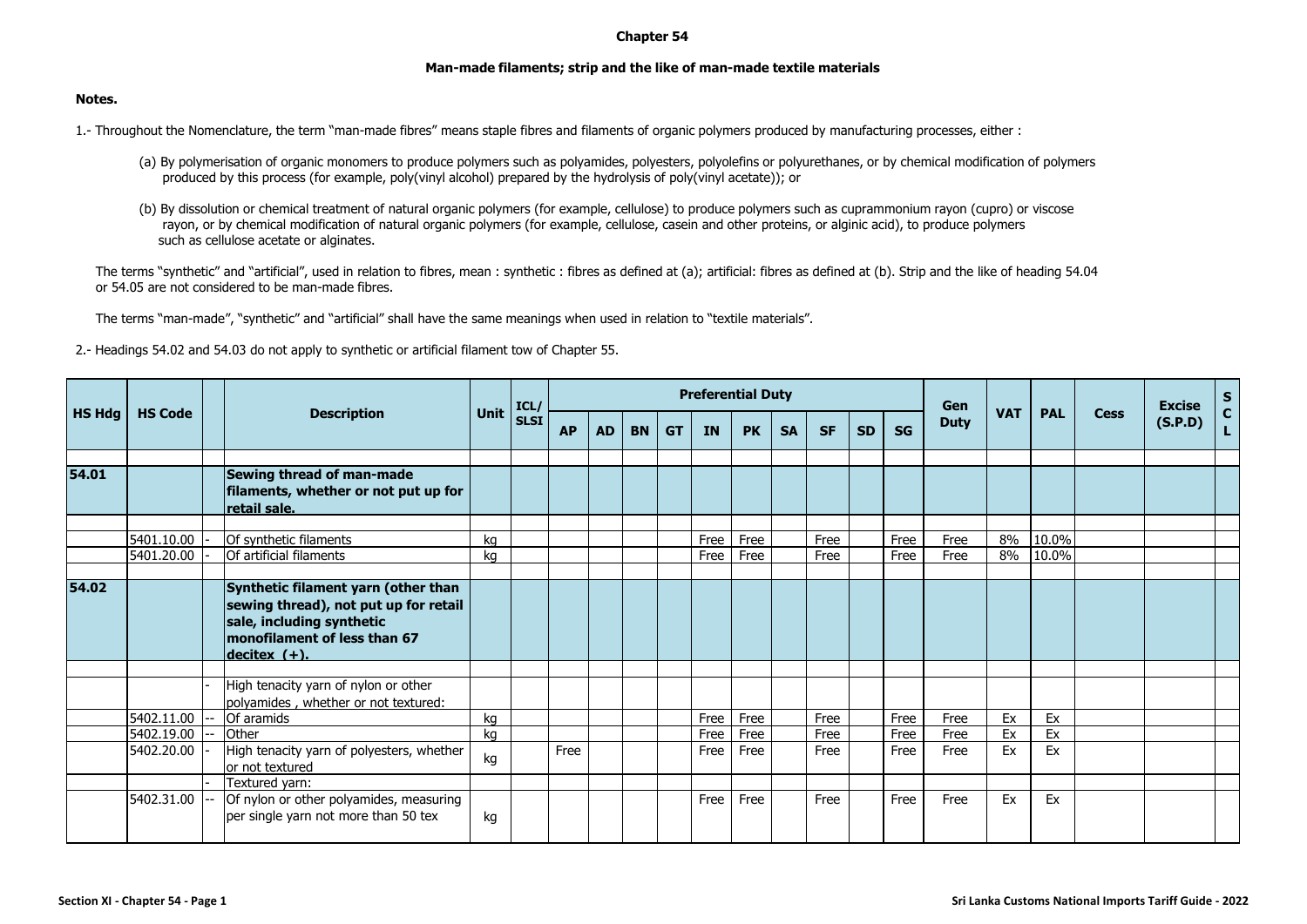|               |                |                                                                                                                                                         |      | ICL/        | <b>Preferential Duty</b> |           |           |           |           |               |           |           |           |           | Gen         |            |            |             | <b>Excise</b> | $\mathbf{s}$       |
|---------------|----------------|---------------------------------------------------------------------------------------------------------------------------------------------------------|------|-------------|--------------------------|-----------|-----------|-----------|-----------|---------------|-----------|-----------|-----------|-----------|-------------|------------|------------|-------------|---------------|--------------------|
| <b>HS Hdg</b> | <b>HS Code</b> | <b>Description</b>                                                                                                                                      | Unit | <b>SLSI</b> | <b>AP</b>                | <b>AD</b> | <b>BN</b> | <b>GT</b> | <b>IN</b> | <b>PK</b>     | <b>SA</b> | <b>SF</b> | <b>SD</b> | <b>SG</b> | <b>Duty</b> | <b>VAT</b> | <b>PAL</b> | <b>Cess</b> | (S.P.D)       | $\mathbf{C}$<br>L. |
|               |                |                                                                                                                                                         |      |             |                          |           |           |           |           |               |           |           |           |           |             |            |            |             |               |                    |
|               | 5402.32.00     | Of nylon or other polyamides, measuring<br>per single yarn more than 50 tex                                                                             | kg   |             |                          |           |           |           | Free      | Free          |           | Free      |           | Free      | Free        | Ex         | Ex         |             |               |                    |
|               | 5402.33.00     | Of polyesters                                                                                                                                           | kg   |             |                          |           |           |           | Free      | Free          |           | Free      |           | Free      | Free        | Ex         | Ex         |             |               |                    |
|               | 5402.34.00     | Of polypropylene                                                                                                                                        | kg   |             |                          |           |           |           | Free      | Free          |           | Free      |           | Free      | Free        | Ex         | Ex         |             |               |                    |
|               | 5402.39.00     | Other                                                                                                                                                   | kg   |             |                          |           |           |           | Free      | Free          |           | Free      |           | Free      | Free        | Ex         | Ex         |             |               |                    |
|               |                | Other yarn, single, untwisted or with a<br>twist not exceeding 50 turns per metre:                                                                      |      |             |                          |           |           |           |           |               |           |           |           |           |             |            |            |             |               |                    |
|               | 5402.44.00     | Elastomeric                                                                                                                                             | kg   |             |                          |           |           |           | Free      | Free          |           | Free      |           | Free      | Free        | Ex         | Ex         |             |               |                    |
|               | 5402.45.00     | Other, of nylon or other polyamides                                                                                                                     | kg   |             |                          |           |           |           | Free      | Free          |           | Free      |           | Free      | Free        | Ex         | Ex         |             |               |                    |
|               | 5402.46.00     | Other, of polyesters, partially oriented                                                                                                                | kg   |             |                          |           |           |           | Free      | Free          |           | Free      |           | Free      | Free        | Ex         | Ex         |             |               |                    |
|               | 5402.47.00     | Other, of polyesters                                                                                                                                    | kg   |             |                          |           |           |           | Free      | Free          |           | Free      |           | Free      | Free        | Ex         | Ex         |             |               |                    |
|               | 5402.48.00     | Other, of polypropylene                                                                                                                                 | kg   |             | Free                     |           |           |           | Free      | Free          |           | Free      |           | Free      | Free        | Ex         | Ex         |             |               |                    |
|               | 5402.49.00     | Other                                                                                                                                                   | ka   |             |                          |           |           |           | Free      | Free          |           | Free      |           | Free      | Free        | Ex         | Ex         |             |               |                    |
|               |                | Other yarn, single, with a twist exceeding<br>50 turns per metre :                                                                                      |      |             |                          |           |           |           |           |               |           |           |           |           |             |            |            |             |               |                    |
|               | 5402.51.00     | Of nylon or other polyamides                                                                                                                            | kg   |             |                          |           |           |           | Free      | Free          |           | Free      |           | Free      | Free        | Ex         | Ex         |             |               |                    |
|               | 5402.52.00     | Of polyesters                                                                                                                                           | kg   |             |                          |           |           |           | Free      | Free          |           | Free      |           | Free      | Free        | Ex         | Ex         |             |               |                    |
|               | 5402.53.00     | Of polypropylene                                                                                                                                        | kg   |             |                          |           |           |           | Free      | Free          |           | Free      |           | Free      | Free        | Ex         | Ex         |             |               |                    |
|               | 5402.59.00     | Other                                                                                                                                                   | kg   |             |                          |           |           |           | Free      | Free          |           | Free      |           | Free      | Free        | Ex         | Ex         |             |               |                    |
|               |                | Other yarn, multiple (folded) or cabled :                                                                                                               |      |             |                          |           |           |           |           |               |           |           |           |           |             |            |            |             |               |                    |
|               | 5402.61.00     | Of nylon or other polyamides                                                                                                                            | kg   |             |                          |           |           |           | Free      | Free          |           | Free      |           | Free      | Free        | Ex         | Ex         |             |               |                    |
|               | 5402.62.00     | Of polyesters                                                                                                                                           | kg   |             |                          |           |           |           | Free      | Free          |           | Free      |           | Free      | Free        | Ex         | Ex         |             |               |                    |
|               | 5402.63.00     | Of polypropylene                                                                                                                                        | kg   |             |                          |           |           |           | Free      | Free          |           | Free      |           | Free      | Free        | Ex         | Ex         |             |               |                    |
|               | 5402.69.00     | Other                                                                                                                                                   | kg   |             |                          |           |           |           | Free      | Free          |           | Free      |           | Free      | Free        | Ex         | Ex         |             |               |                    |
| 54.03         |                | Artificial filament yarn (other than<br>sewing thread), not put up for retail<br>sale, including artificial<br>monofilament of less than 67<br>decitex. |      |             |                          |           |           |           |           |               |           |           |           |           |             |            |            |             |               |                    |
|               | 5403.10.00     | High tenacity yarn of viscose rayon                                                                                                                     | kg   |             |                          |           |           |           | Free      | Free          |           | Free      |           | Free      | Free        | Ex         | Ex         |             |               |                    |
|               |                | Other yarn, single:                                                                                                                                     |      |             |                          |           |           |           |           |               |           |           |           |           |             |            |            |             |               |                    |
|               | 5403.31.00     | Of viscose rayon, untwisted or with a<br>twist not exceeding 120 turns per metre                                                                        | kg   |             |                          |           |           |           | Free      | Free          |           | Free      |           | Free      | Free        | Ex         | Ex         |             |               |                    |
|               | 5403.32.00     | Of viscose rayon, with a twist exceeding<br>120 turns per metre                                                                                         | kg   |             |                          |           |           |           | Free      | Free          |           | Free      |           | Free      | Free        | Ex         | Ex         |             |               |                    |
|               | 5403.33.00     | Of cellulose acetate                                                                                                                                    | kg   |             |                          |           |           |           | Free      | Free          |           | Free      |           | Free      | Free        | Ex         | Ex         |             |               |                    |
|               | 5403.39.00     | Other                                                                                                                                                   | kg   |             |                          |           |           |           | Free      | Free          |           | Free      |           | Free      | Free        | Ex         | Ex         |             |               |                    |
|               |                | Other yarn, multiple (folded) or cabled :                                                                                                               |      |             |                          |           |           |           |           |               |           |           |           |           |             |            |            |             |               |                    |
|               | 5403.41.00     | -- Of viscose rayon                                                                                                                                     | kg   |             |                          |           |           |           |           | $Free$   Free |           | Free      |           | Free      | Free        | Ex         | Ex         |             |               |                    |
|               | 5403.42.00 --  | Of cellulose acetate                                                                                                                                    | kg   |             |                          |           |           |           |           | Free Free     |           | Free      |           | Free      | Free        | Ex         | Ex         |             |               |                    |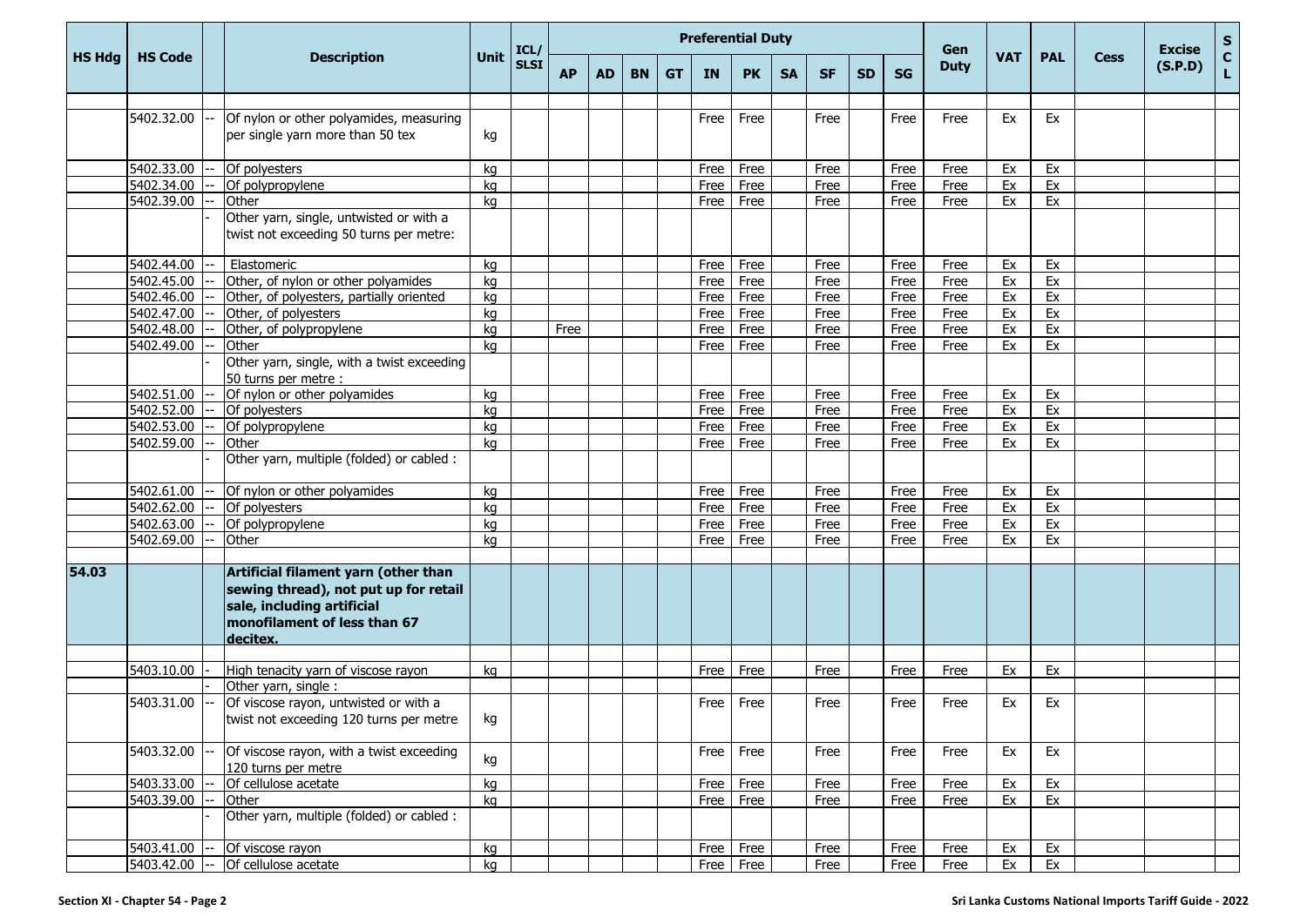|               |                |                                                                                                                                                                                                                                                      |      | ICL/        | <b>Preferential Duty</b> |           |           |           |           |           |           |                              |                                         |           | Gen                          |            |            |                      | <b>Excise</b> | S                  |
|---------------|----------------|------------------------------------------------------------------------------------------------------------------------------------------------------------------------------------------------------------------------------------------------------|------|-------------|--------------------------|-----------|-----------|-----------|-----------|-----------|-----------|------------------------------|-----------------------------------------|-----------|------------------------------|------------|------------|----------------------|---------------|--------------------|
| <b>HS Hdg</b> | <b>HS Code</b> | <b>Description</b>                                                                                                                                                                                                                                   | Unit | <b>SLSI</b> | <b>AP</b>                | <b>AD</b> | <b>BN</b> | <b>GT</b> | <b>IN</b> | <b>PK</b> | <b>SA</b> | <b>SF</b>                    | <b>SD</b>                               | <b>SG</b> | <b>Duty</b>                  | <b>VAT</b> | <b>PAL</b> | <b>Cess</b>          | (S.P.D)       | $\mathbf{C}$<br>L. |
|               |                |                                                                                                                                                                                                                                                      |      |             |                          |           |           |           |           |           |           |                              |                                         |           |                              |            |            |                      |               |                    |
|               | 5403.49.00     | Other                                                                                                                                                                                                                                                | kg   |             |                          |           |           |           | Free      | Free      |           | Free                         |                                         | Free      | Free                         | Ex         | Ex         |                      |               |                    |
| 54.04         |                | Synthetic monofilament of 67<br>decitex or more and of which no<br>cross-sectional dimension exceeds 1<br>mm; strip and the like (for example,<br>artificial straw) of synthetic textile<br>materials of an apparent width not<br>exceeding 5 mm.    |      |             |                          |           |           |           |           |           |           |                              |                                         |           |                              |            |            |                      |               |                    |
|               |                | $\overline{\mathsf{Monofilament}}$ :                                                                                                                                                                                                                 |      |             |                          |           |           |           |           |           |           |                              |                                         |           |                              |            |            |                      |               |                    |
|               | 5404.11.00     | Elastomeric                                                                                                                                                                                                                                          | kg   |             |                          |           |           |           | Free      | Free      |           | Free                         |                                         | Free      | Free                         | 8%         | Ex         |                      |               |                    |
|               | 5404.12.00     | Other, of polypropylene                                                                                                                                                                                                                              | kg   |             |                          |           |           |           | Free      | Free      |           | Free                         |                                         | Free      | Free                         | 8%         | Ex         |                      |               |                    |
|               | 5404.19.00     | Other                                                                                                                                                                                                                                                | kg   |             |                          |           |           |           | Free      | Free      |           | Free                         |                                         | Free      | Free                         | 8%         | Ex         |                      |               |                    |
|               | 5404.90.00     | Other                                                                                                                                                                                                                                                | kg   |             |                          |           |           |           | Free      | Free      |           | Free                         |                                         | Free      | Free                         | 8%         | Ex         |                      |               |                    |
| 54.05         | 5405.00.00     | Artificial monofilament of 67 decitex<br>or more and of which no cross-<br>sectional dimension exceeds 1 mm;<br>strip and the like (for example,<br>artificial straw) of artificial textile<br>materials of an apparent width not<br>exceeding 5 mm. | kg   |             |                          |           |           |           | Free      | Free      |           | Free                         |                                         | Free      | Free                         | 8%         | 10.0%      |                      |               |                    |
| 54.06         | 5406.00.00     | Man-made filament yarn (other<br>than sewing thread), put up for<br>retail sale.                                                                                                                                                                     | kg   |             |                          |           |           |           | Free      | Free      |           | Free                         |                                         | Free      | Free                         | 8%         | Ex         |                      |               |                    |
| 54.07         |                | <b>Woven fabrics of synthetic filament</b><br>yarn, including woven fabrics<br>obtained from materials of heading<br>54.04.                                                                                                                          |      |             |                          |           |           |           |           |           |           |                              |                                         |           |                              |            |            |                      |               |                    |
|               | 5407.10.00     | Woven fabrics obtained from high                                                                                                                                                                                                                     |      |             |                          |           |           |           | Free      | Free      |           | Free                         |                                         | Free      | Free                         | 0%         | Ex         | $Rs.100/=$           |               |                    |
|               |                | tenacity yarn of nylon or other<br>polyamides or of polyesters                                                                                                                                                                                       | kg   |             |                          |           |           |           |           |           |           |                              |                                         |           |                              |            |            | per kg               |               |                    |
|               | 5407.20.00     | Woven fabrics obtained from strip or the<br>like                                                                                                                                                                                                     | kg   |             |                          |           |           |           | Free      | Free      |           | $44-$<br>per kg<br>5% or Rs. | $-107$<br>or Rs.<br>per kg<br>4.5% or l |           | 10% or<br>Rs. 88/-<br>per kg | $0\%$      | Ex         |                      |               |                    |
|               | 5407.30.00     | Fabrics specified in Note 9 to Section XI                                                                                                                                                                                                            | kg   |             |                          |           |           |           | Free      | Free      |           | Free                         |                                         | Free      | Free                         | 0%         | Ex         | $Rs.100/=$<br>per kg |               |                    |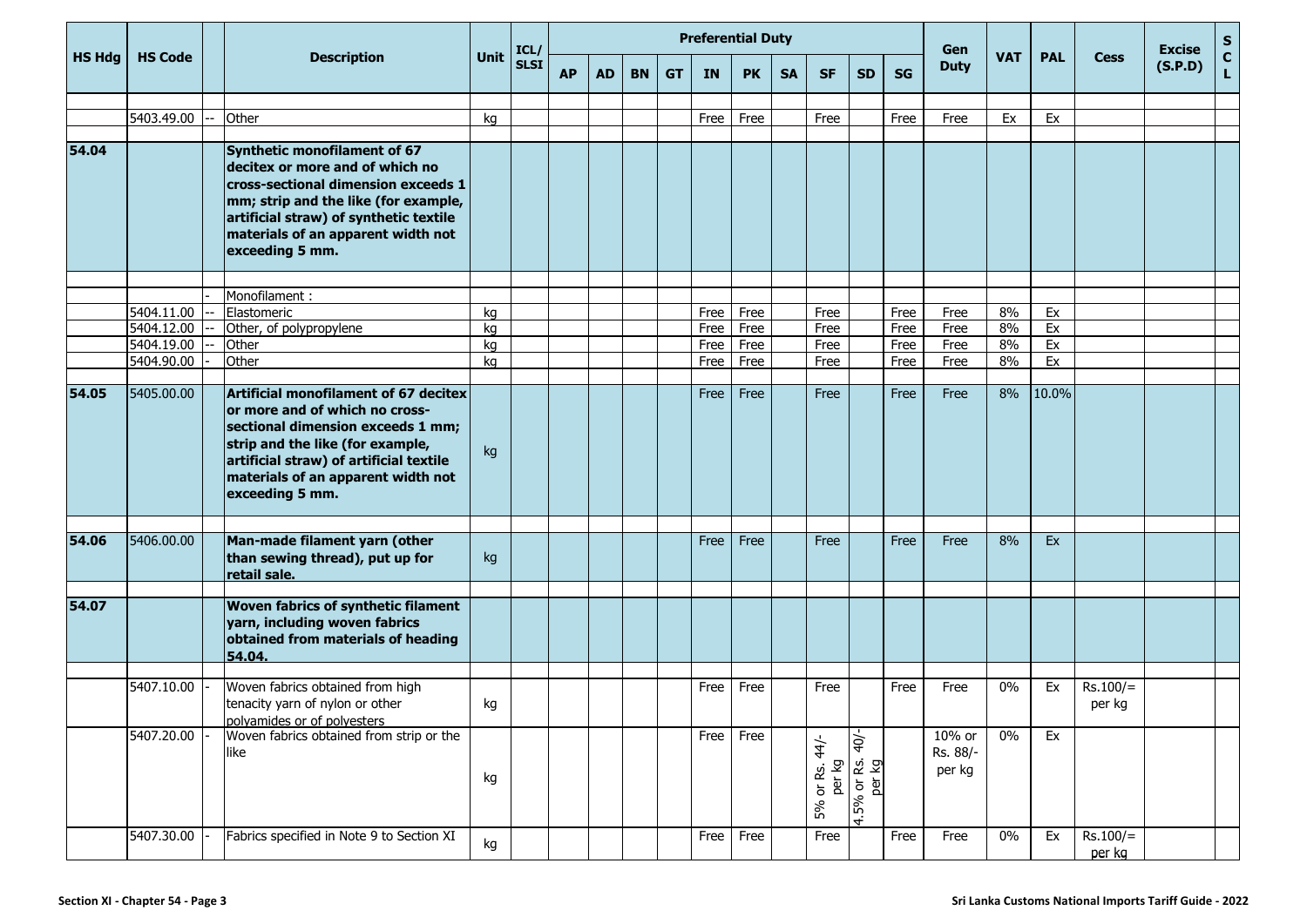|               |                |                                                                                                                            |      | ICL/        | <b>Preferential Duty</b> |           |           |           |           |           |           |           |           |           | Gen         |            |            |                      | <b>Excise</b> | $\mathbf S$                  |
|---------------|----------------|----------------------------------------------------------------------------------------------------------------------------|------|-------------|--------------------------|-----------|-----------|-----------|-----------|-----------|-----------|-----------|-----------|-----------|-------------|------------|------------|----------------------|---------------|------------------------------|
| <b>HS Hdg</b> | <b>HS Code</b> | <b>Description</b>                                                                                                         | Unit | <b>SLSI</b> | <b>AP</b>                | <b>AD</b> | <b>BN</b> | <b>GT</b> | <b>IN</b> | <b>PK</b> | <b>SA</b> | <b>SF</b> | <b>SD</b> | <b>SG</b> | <b>Duty</b> | <b>VAT</b> | <b>PAL</b> | <b>Cess</b>          | (S.P.D)       | $\mathbf{C}$<br>$\mathbf{L}$ |
|               |                |                                                                                                                            |      |             |                          |           |           |           |           |           |           |           |           |           |             |            |            |                      |               |                              |
|               |                | Other woven fabrics, containing 85% or<br>more by weight of filaments of nylon or<br>other polyamides :                    |      |             |                          |           |           |           |           |           |           |           |           |           |             |            |            |                      |               |                              |
|               | 5407.41.00     | Unbleached or bleached                                                                                                     | kg   |             |                          |           |           |           | Free      | Free      |           | Free      |           | Free      | Free        | 0%         | Ex         | $Rs.100/=$<br>per kg |               |                              |
|               | 5407.42.00     | Dyed                                                                                                                       | kg   |             |                          |           |           |           | Free      | Free      |           | Free      |           | Free      | Free        | 0%         | Ex         | $Rs.100/=$<br>per kg |               |                              |
|               | 5407.43.00     | Of yarns of different colours                                                                                              | kg   |             |                          |           |           |           | Free      | Free      |           | Free      |           | Free      | Free        | 0%         | Ex         | $Rs.100/=$<br>per kg |               |                              |
|               | 5407.44.00     | Printed                                                                                                                    | kg   |             |                          |           |           |           | Free      | Free      |           | Free      |           | Free      | Free        | 0%         | Ex         | $Rs.100/=$<br>per kg |               |                              |
|               |                | Other woven fabrics, containing 85% or<br>more by weight of textured polyester<br>filaments:                               |      |             |                          |           |           |           |           |           |           |           |           |           |             |            |            |                      |               |                              |
|               | 5407.51.00     | Unbleached or bleached                                                                                                     | kg   |             |                          |           |           |           | Free      | Free      |           | Free      |           | Free      | Free        | 0%         | Ex         | $Rs.100/=$<br>per kg |               |                              |
|               | 5407.52.00     | <b>Dyed</b>                                                                                                                | kg   |             |                          |           |           |           | Free      | Free      |           | Free      |           | Free      | Free        | 0%         | Ex         | $Rs.100/=$<br>per kg |               |                              |
|               | 5407.53.00     | Of yarns of different colours                                                                                              | kg   |             |                          |           |           |           | Free      | Free      |           | Free      |           | Free      | Free        | 0%         | Ex         | $Rs.100/=$<br>per kg |               |                              |
|               | 5407.54.00     | Printed                                                                                                                    | kg   |             | Free                     |           |           |           | Free      | Free      |           | Free      |           | Free      | Free        | $0\%$      | Ex         | $Rs.100/=$<br>per kg |               |                              |
|               |                | Other woven fabrics, containing 85% or<br>more by weight of polyester filaments :                                          |      |             |                          |           |           |           |           |           |           |           |           |           |             |            |            |                      |               |                              |
|               | 5407.61.00     | Containing 85% or more by weight of<br>non-textured polyester filaments                                                    | kg   |             |                          |           |           |           | Free      | Free      |           | Free      |           | Free      | Free        | 0%         | Ex         | $Rs.100/=$<br>per kg |               |                              |
|               | 5407.69.00     | Other                                                                                                                      | kg   |             |                          |           |           |           | Free      | Free      |           | Free      |           | Free      | Free        | 0%         | Ex         | $Rs.100/=$<br>per kg |               |                              |
|               |                | Other woven fabrics, containing 85% or<br>more by weight of synthetic filaments :                                          |      |             |                          |           |           |           |           |           |           |           |           |           |             |            |            |                      |               |                              |
|               | 5407.71.00     | Unbleached or bleached                                                                                                     | kg   |             |                          |           |           |           | Free      | Free      |           | Free      |           | Free      | Free        | 0%         | Ex         | $Rs.100/=$<br>per kg |               |                              |
|               | 5407.72.00     | <b>Dyed</b>                                                                                                                | kg   |             |                          |           |           |           | Free      | Free      |           | Free      |           | Free      | Free        | 0%         | Ex         | $Rs.100/=$<br>per kg |               |                              |
|               | 5407.73.00     | Of yarns of different colours                                                                                              | kg   |             |                          |           |           |           | Free      | Free      |           | Free      |           | Free      | Free        | 0%         | Ex         | $Rs.100/=$<br>per kg |               |                              |
|               | 5407.74.00     | Printed                                                                                                                    | kg   |             |                          |           |           |           | Free      | Free      |           | Free      |           | Free      | Free        | 0%         | Ex         | $Rs.100/=$<br>per kg |               |                              |
|               |                | Other woven fabrics, containing less than<br>85% by weight of synthetic filaments,<br>mixed mainly or solely with cotton : |      |             |                          |           |           |           |           |           |           |           |           |           |             |            |            |                      |               |                              |
|               | 5407.81.00     | Unbleached or bleached                                                                                                     | kg   |             |                          |           |           |           | Free      | Free      |           | Free      |           | Free      | Free        | 0%         | Ex         | $Rs.100/=$<br>per kg |               |                              |